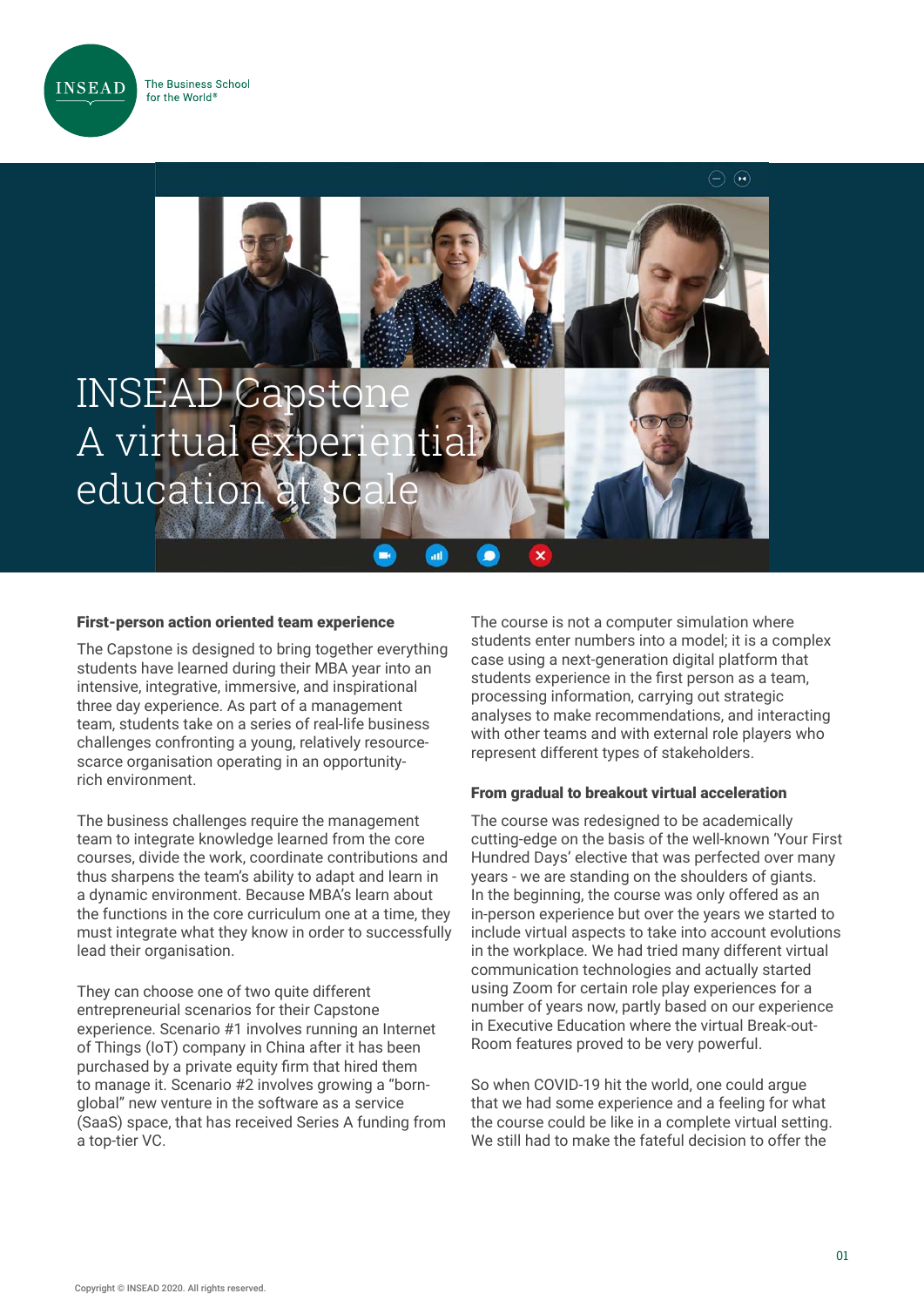course in this way with limited time left - basically four weeks to change all of our original plans. We were convinced we could manage this but that it would take a lot effort to get there - which it has but for a great outcome.

We mobilised the faculty and supporting staff globally to re-design aspects of the course and manage a complex set of logistical issues.

We have a series of surprise events (you will need to take the course to find out what those were - sorry) that we were worried would be difficult to replicate online. We not only found imaginative virtual solutions to replicate the in-person version but actually introduced new virtual ones that would be hard to do in-person. We were able to create an emotional engagement with memorable moments.

One central pillar of the experience is the role plays that bring realism to the challenges and an opportunity for the students to hone in important behavioural and leadership skills. Will the training kick-in or is their intuition running with them?

For the China scenario, students get to meet a demanding commercial banker worried about the company's financial situation, a mayor who can unlock or not incentives for new investments, or a leading member of the union with worker demands. In the New Venture scenario they meet an employee with whom they need to have a difficult conversation with and an investor who just sent them a disagreeable term sheet.

In both scenarios, following an early morning (some might describe as middle of the night) phone call because of some dramatic incident at the company, they get invited to a filmed interview by a TV Journalist who will have some tough questions to ask the management team. They also will need to present their strategy, execution plan and role in society going forward to a probing board member. Finally, they get to sell their products, vision and values at a global trade fair where students need to be creative and resourceful (no PowerPoints allowed).

We had big worries going online with the Journalist and Trade Fair experience points. As it turned out, not only are news broadcasters today conducting their interviews virtually (so we are replicating the real world) but we managed to create a live studio feel with breaking news. For the trade fair, like many conferences globally, we went 'virtual' there again too. To do this in the office is difficult, but do it remotely (as must happen in real life today), with both structure and creativity, is a challenge that our students have brilliantly risen to. They created artful short TV Adverts for online marketing. The rest of the class voted on their favorites like an audience score would have it. We all felt the energy and had a great time enjoying the final moments of the course together before a final debrief and announcement of awards and winners.

# Alumni, Instructors and supporting staff

The role plays are conducted by volunteering alumni. Thankfully, they responded to the call to arms. Some 120 of them joined in to cover different stakeholders. They played the part beautifully and their feedback to the students provides an important link between what is taught in class and how to apply it in the real world. They also had some fun.

The course also relies on expert instructors who guide the students through their difficult journey. They both challenge and support the students in their decisions and effectively also become masters of ceremony. They are helped by a wonderful and supportive staff that make sure the course runs smoothly and that was no small feat.

On the logistical side, we had to manage some 450 students spread around the world (the campuses were closed so a lot of them were now home or abroad with many different time zones). Faculty, instructors and support staff were also distributed globally, working from home with the advantages and disadvantages that engenders and from sometimes difficult time zones (two instructors in Australia covering France and one from San Francisco covering Singapore). We all learned to work continuously using most of the communication technologies used today: Microsoft Teams internally, Telegram with student groups, WhatsApp with external stakeholders and of course a lot of Zoom (we will venture to say that we uncovered all the cracks there). We were a connected collective working hard and at odd hours to ensure our students got an experience to be remembered.

# What did they say

In the Capstone, students get to apply the learning, practice team work, get creative and get feedback from alumni role players, the expert instructors and faculty and were supported by dedicated staff who went above the call of duty.

We worked hard and didn't sleep much but in the end, we all felt that we had accomplished something exceptional - in the original sense of the word. The next few quotes gives us comfort that after the course ended, we could indeed celebrate.